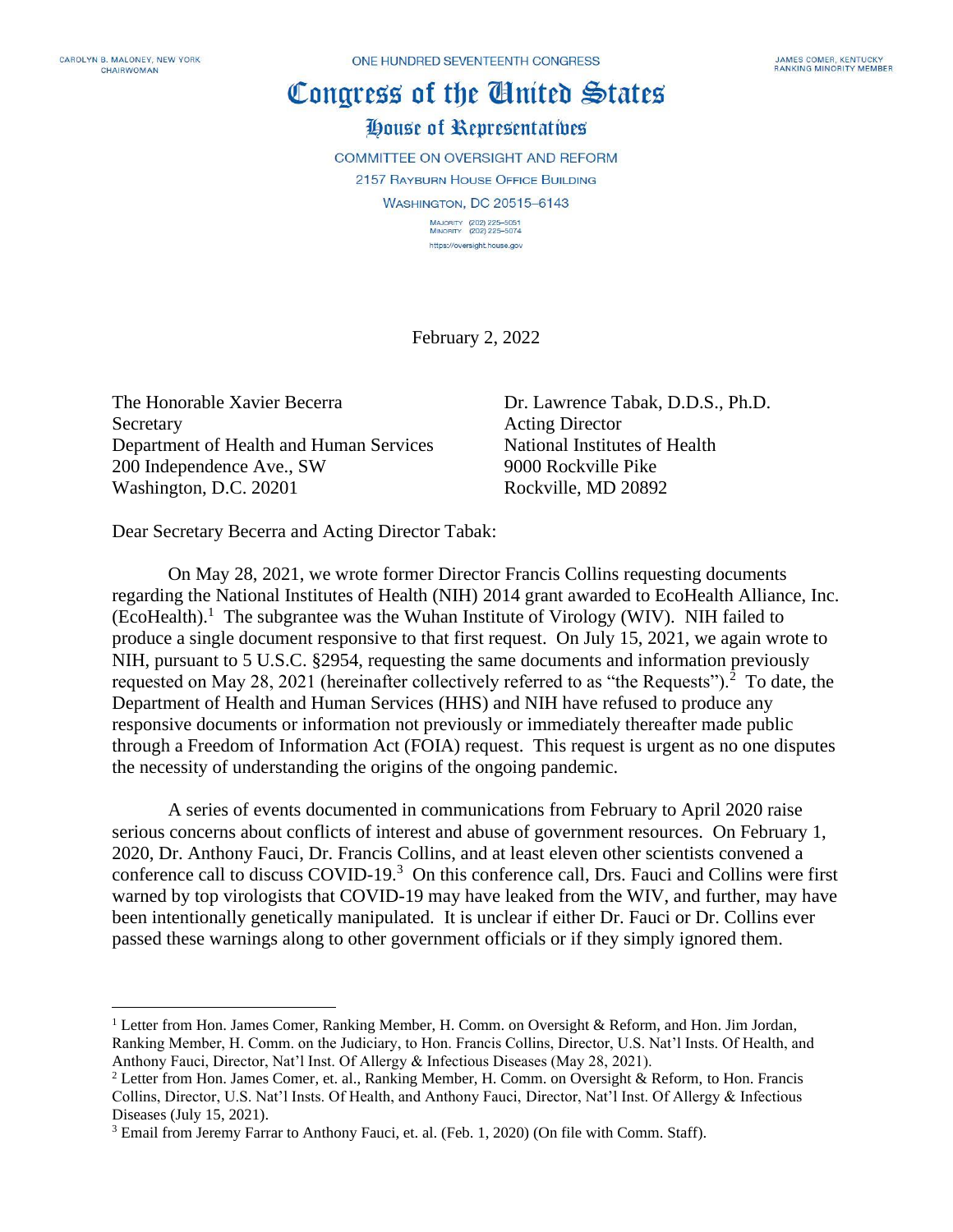On February 4, 2020, six participants of the conference call—who warned about the likelihood of a lab leak just three days earlier—authored or were involved with a paper entitled, "The Proximal Origin of SARS-CoV-2." The paper dismissed their previously held lab leak theory, and a first draft was sent to Drs. Fauci and Collins.<sup>4</sup> Prior to final publication in *Nature Medicine*, the paper was sent to Dr. Fauci for editing and approval.<sup>5</sup> It is unclear whether Drs. Collins or Fauci edited the paper. It is also unclear if any new evidence was presented or if the underlying science suddenly changed. But it is clear that after speaking with Drs. Fauci and Collins, the authors abandoned their belief COVID-19 was the result of a laboratory leak.

On April 16, 2020, a few months after the original conference call, Dr. Collins emailed Dr. Fauci expressing dismay that the *Nature Medicine* article—which they saw prior to publication and were given the opportunity to edit—did not squash the lab leak hypothesis and asked if the NIH can do more to "put down" the lab leak hypothesis.<sup>6</sup> The next day, Dr. Fauci cited the *Nature Medicine* paper from the White House podium in an effort to further stifle the hypothesis COVID-19 leaked from the WIV.<sup>7</sup>

Since our July 15, 2021, request invoking §2954, Republican Committee staff have provided the following accommodations to HHS and NIH: time extensions, reducing the scope of the request, prioritizing certain documents, and engaging in *in camera* review of certain documents.<sup>8</sup> Throughout this time, Republican Committee staff made clear to HHS staff that Committee Republicans may, at a later date, request full, unredacted copies of the documents reviewed *in camera* and all other documents responsive to the Requests. 9

<sup>4</sup> Email from Jeremy Farrar to Anthony Fauci & Francis Collins (Feb. 4, 2020) (On file with Comm. Staff)

<sup>5</sup> Email from Kristian Andersen to Anthony Fauci, Francis Collins, & Jeremy Farrar (Mar. 6, 2020) (On file with Comm. staff).

<sup>6</sup> Email from Francis Collins to Anthony Fauci, et. al. (Apr. 16, 2020) (On file with Comm. Staff).

<sup>7</sup> John Haltiwanger, *Dr. Fauci throws cold water on conspiracy theory that coronavirus was created in a Chinese lab,* BLOOMBERG (Apr. 18, 2020).

<sup>8</sup> Email from Republican Comm. Staff to U.S. Dep't of Health & Human Servs. (July 29, 2021 07:53 p.m.) ("For the productions, please prioritize the 15 unredacted documents that were previously released over FOIA."); Email from U.S. Dept' of Health & Human Servs. To Republican Comm. Staff (Sept. 9, 2021) ("I think we can move forward scheduling the in camera next week."); Email from Republican Comm. Staff to U.S. Dep't of Health & Human Servs. (Oct. 15, 2021) ("Today, as an accommodation to HHS, we are narrowing that request to the documents listed below and the attachment mentioned in NIH-002160, if HHS has custody and control of that attachment."); Email from Republican Comm. Staff to U.S. Dep't of Health & Human Servs. (Oct. 28, 2021) ("…we would preliminary like to schedule an in camera review of the documents listed in (2) below for early next week."). 9 *In camera* review (Sept. 16, 2021) (Comm. staff reiterated to U.S. Dep't of Health & Human Servs. the

Committee's request for physical, unredacted documents.); Email from Republican Comm. Staff to U.S. Dep't of Health & Human Servs. (Sept. 20, 2021) ("Just wanted to check in on the production of the unredacted set of documents we reviewed on Thursday."); Email from Republican Comm. Staff to U.S. Dep't of Health & Human Servs. (Oct. 15, 2021) ("After the *in camera* review of the documents requested pursuant to Ranking Member Comer and other Committee Members' July 15, 2021 Sec. 2954 letter, we requested HHS produce unredacted physical copies of those documents reviewed.") *Id.* ("However, we reserve the right to request a full and complete production as requested on July 15."); Email from Republican Comm. Staff to U.S. Dep't of Health & Human Servs. (Oct. 28, 2021) ("As discussed, reserving our right to request physical copies of all documents below as they are responsive to the Committee's July 15 letter…").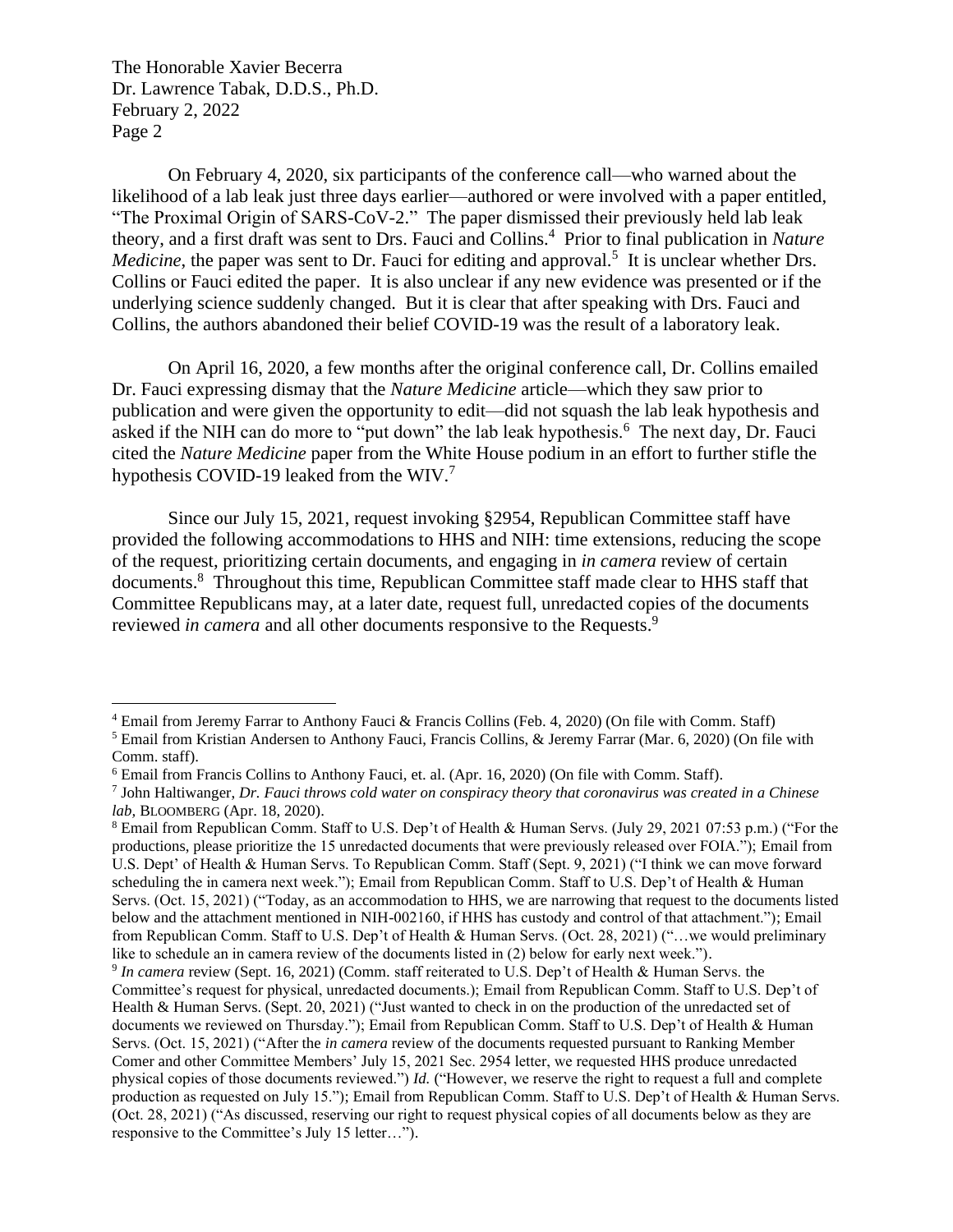Rather than be transparent with Committee Republicans, HHS and NIH have chosen to hide, obfuscate, and shield the truth. This stonewalling is particularly troubling considering NIH's direct involvement in responding to the COVID-19 pandemic, and the agency's policy or practice to destroy potentially pertinent documents related to grant making decisions. For example, we know that an NIH advisor was forced by NIH to shred notes and other documents pertaining to the WIV grants as early as 2014.<sup>10</sup>

By continuing to refuse to cooperate with our request, HHS and NIH are choosing to hide information that will help inform the origins of the ongoing pandemic, prevent future pandemics, strengthen the United States' national security posture, and restore confidence in our public health experts and infrastructure. The agencies' continued obstruction is likely to cause irreparable harm to the credibility of these institutions. By providing the requested documents and information, HHS and NIH will have the opportunity to help our country move forward in a positive, transparent direction following the COVID-19 pandemic.

As an additional accommodation, we are providing more specificity to our original Requests. Therefore, we request the documents and information listed in the Appendix as soon as possible but no later than February 16, 2022. If HHS and NIH are unable to meet this deadline, please contact Committee Republican staff as soon as possible.

Thank you for your attention to this important inquiry.

Sincerely,

 $\downarrow$  theor comes  $\downarrow$ 

James Comer Jody Hice Ranking Member **Ranking Member** Committee on Oversight and Reform Subcommittee on Government

 $\mathscr{A\!}\mathscr{A\!}\mathscr{A}$ 

Glenn S. Grothman Michael Cloud Ranking Member Ranking Member Subcommittee on National Security Subcommittee on Economic and

**Operations** 

Consumer Policy

<sup>&</sup>lt;sup>10</sup> Email from [redacted] to Republican Comm. Staff (Nov. 5, 2021) ("I signed a confidentiality agreement in which I agreed not to discuss any grant with anyone except with other members of the study section, and - once the meeting was over - that I would destroy any notes that I had taken during the meeting (we did this by tossing them in shred box in the meeting room)).".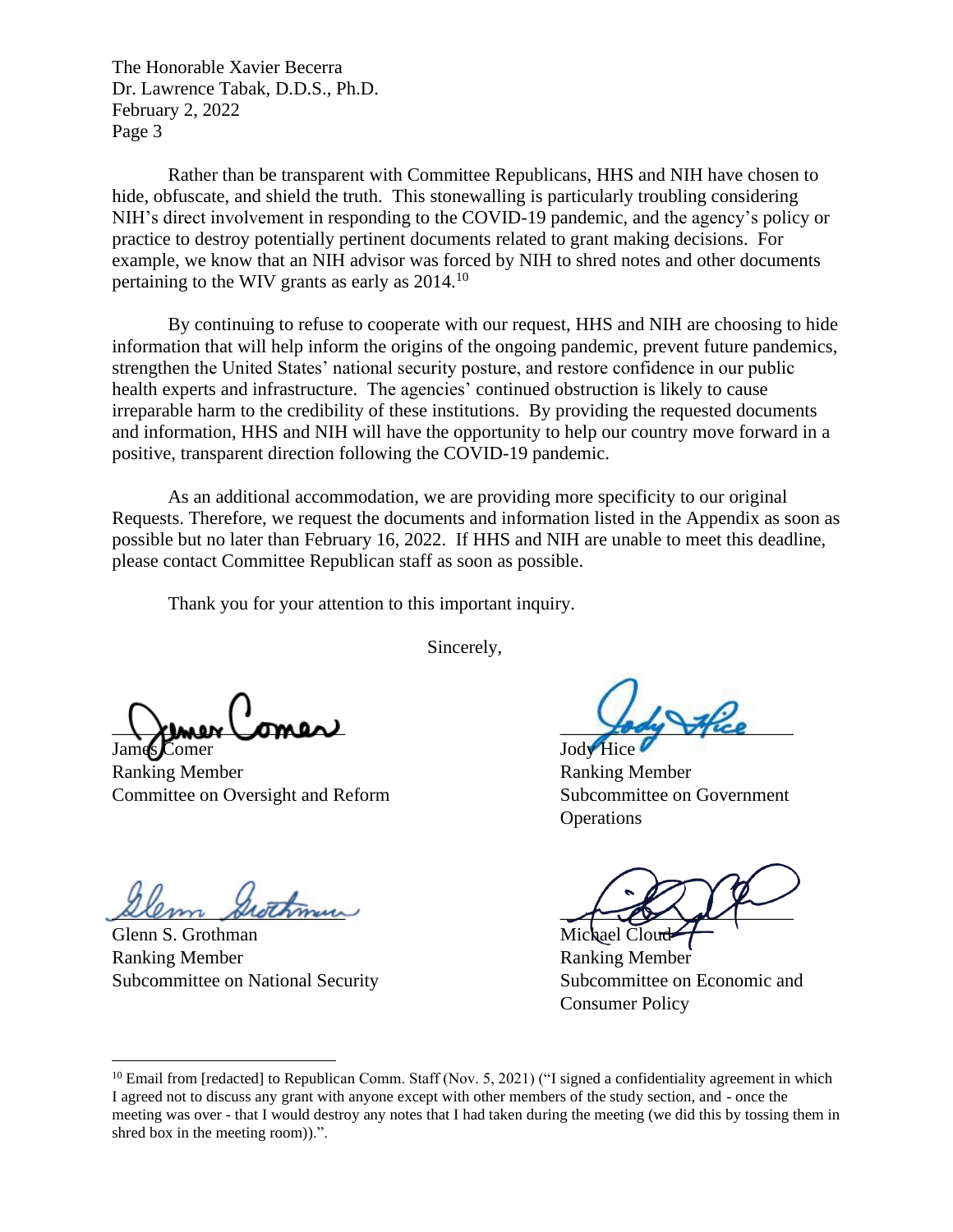Ralph Norman Nancy Mace Ranking Member **Ranking Member** Ranking Member

 $\lim$  Jordan  $\int$   $\int$   $\frac{1}{\ln \sqrt{2}}$   $\frac{1}{\ln \sqrt{2}}$   $\frac{1}{\ln \sqrt{2}}$   $\frac{1}{\ln \sqrt{2}}$   $\frac{1}{\ln \sqrt{2}}$   $\frac{1}{\ln \sqrt{2}}$   $\frac{1}{\ln \sqrt{2}}$   $\frac{1}{\ln \sqrt{2}}$   $\frac{1}{\ln \sqrt{2}}$   $\frac{1}{\ln \sqrt{2}}$   $\frac{1}{\ln \sqrt{2}}$   $\frac{1}{\ln \sqrt{2}}$   $\frac{1}{\ln \sqrt{2}}$   $\frac{$ 

Member of Congress Member of Congress

Bob Gibbs Clay Higgins

Fred Keller

Member of Congress Member of Congress

Andy Biggs  $\overrightarrow{OS}$  Andrew S. Clyde

Member of Congress Member of Congress

C. Scott Franklin

Pat Fallon Yvette Herrell

 $\eta_{\text{aux}}$  Mary Merce

Subcommittee on Environment Subcommittee on Civil Rights and Civil Liberties

 $\lambda - \lambda$ dan myuma voye

 $\omega$ 

Member of Congress Member of Congress

ussing the field

 $\Box$  occo move  $\Box$ 

Jake LaTurner Member of Congress Member of Congress

 $\bigcup_{u \in \mathcal{U}} \bigcup_{u \in \mathcal{U}} \bigcup_{u \in \mathcal{U}} \bigcup_{u \in \mathcal{U}} \bigcup_{u \in \mathcal{U}} \bigcup_{u \in \mathcal{U}} \bigcup_{u \in \mathcal{U}} \bigcup_{u \in \mathcal{U}} \bigcup_{u \in \mathcal{U}} \bigcup_{u \in \mathcal{U}} \bigcup_{u \in \mathcal{U}} \bigcup_{u \in \mathcal{U}} \bigcup_{u \in \mathcal{U}} \bigcup_{u \in \mathcal{U}} \bigcup_{u \in \mathcal{U}} \bigcup_{u \in \mathcal{U}} \bigcup_{u \in \mathcal{U$ 

Member of Congress Member of Congress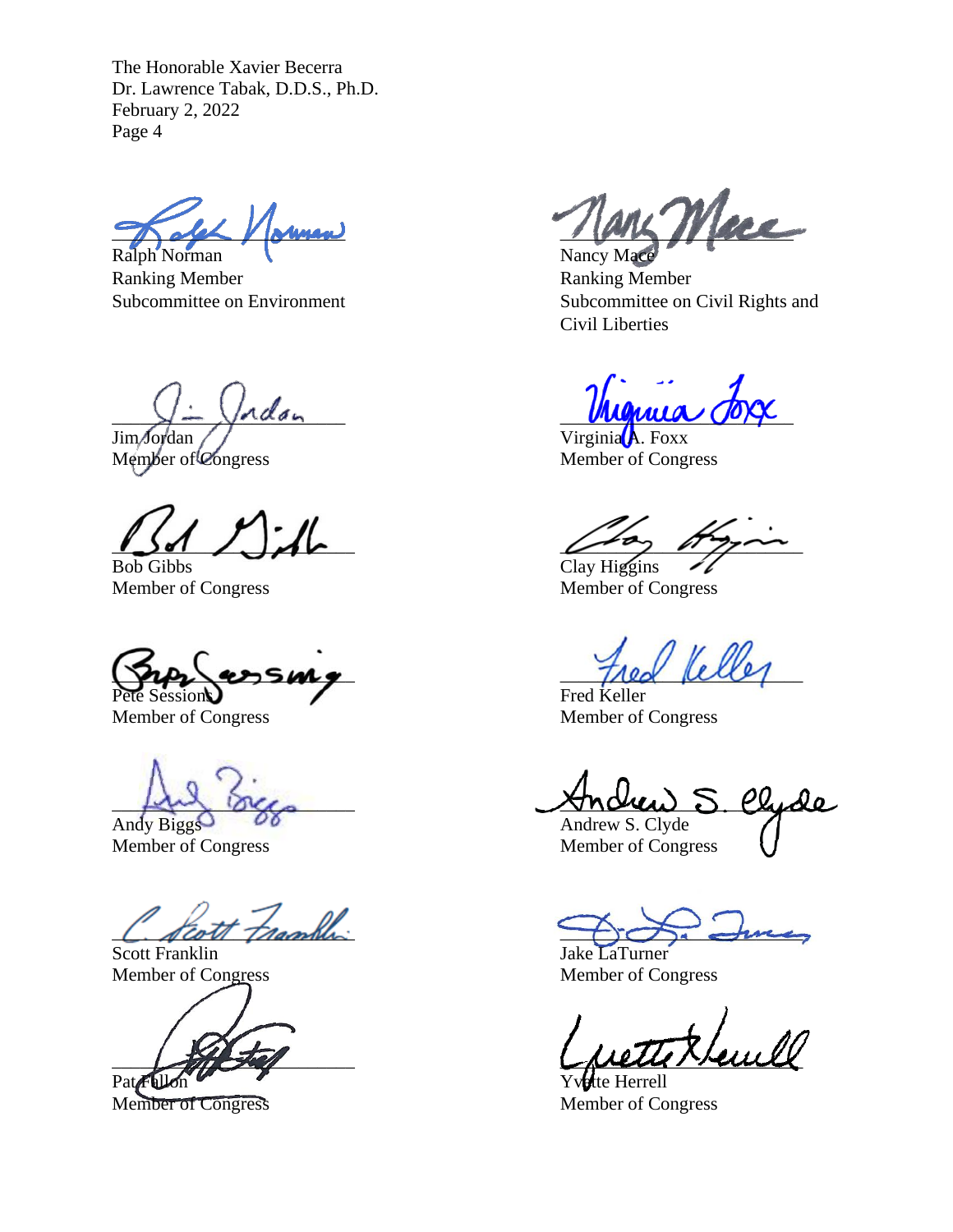$\frac{N}{2}$ 

Byron Donalds Member of Congress

cc: The Honorable Carolyn Maloney, Chairwoman Committee on Oversight and Reform

> The Honorable Gerald E. Connolly, Chairman Subcommittee on Government Operations

The Honorable Stephen F. Lynch, Chairman Subcommittee on National Security

The Honorable Raja Krishnamoorthi, Chairman Subcommittee on Economic and Consumer Policy

The Honorable Ro Khanna, Chairman Subcommittee on Environment

The Honorable Jamie Raskin, Chairman Subcommittee on Civil Rights and Civil Liberties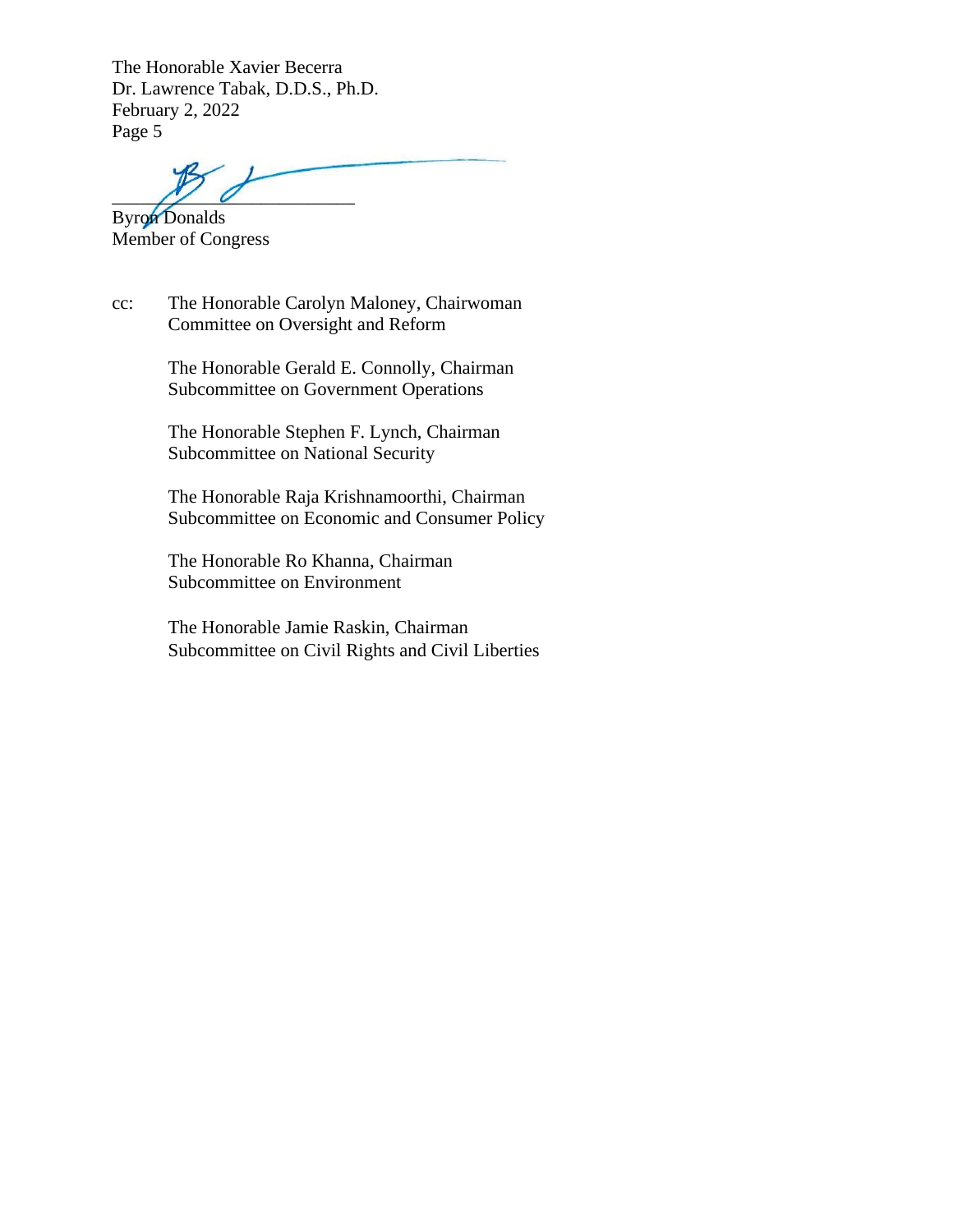## **Appendix: Document and Information Requests**

Pursuant to July 15 request number 5:

- 1. All documents and communications regarding Scientific Review Group, including but not limited to the Clinical Research and Field Studies of Infectious Diseases Study Section, review of R01AI110964, including but not limited to meeting minutes and a final report, memorandum, decision, or summary statement.
- 2. All documents and communications regarding NIAID National Advisory Allergy and Infectious Disease Council review of R01AI110964, including but not limited to meeting minutes and a final report, memorandum, decision, or summary statement.
- 3. All documents and communications between and amongst NIH, NIAID, and HHS regarding grant R01AI110964, to include all grant years and any subsequent related grants, from January 1, 2014 through present. Requested e-mail custodians must include but are not limited to:
	- a. Dr. Francis Collins
	- b. Dr. Lawrence Tabak
	- c. Dr. Michael Lauer
	- d. Dr. Anthony Fauci
	- e. Dr. Hugh Auchincloss
	- f. Mr. Greg Folkers
	- g. Dr. Ping Chen
	- h. Dr. Jodi Black
	- i. Dr. Erik Stemmy
	- j. Dr. Emily Erbelding
	- k. Ms. Emily Linde
	- l. Ms. Michelle Bulls
	- m. Dr. Matthew Fenton
	- n. Dr. Jill Harper
	- o. Dr. Cliff Lane
	- p. Ms. Melinda Haskins
- 4. All documents and communications amongst NIH, NIAID, and/or HHS regarding the WIV from January 1, 2014, through present. Requested email custodians include, but are not limited to, all in request (3).

Pursuant to July 15 request number 2:

5. All documents and communications between NIH and/or NIAID and the WIV from January 1, 2014, through present. Requested email custodians include, but are not limited to, all in request (3).